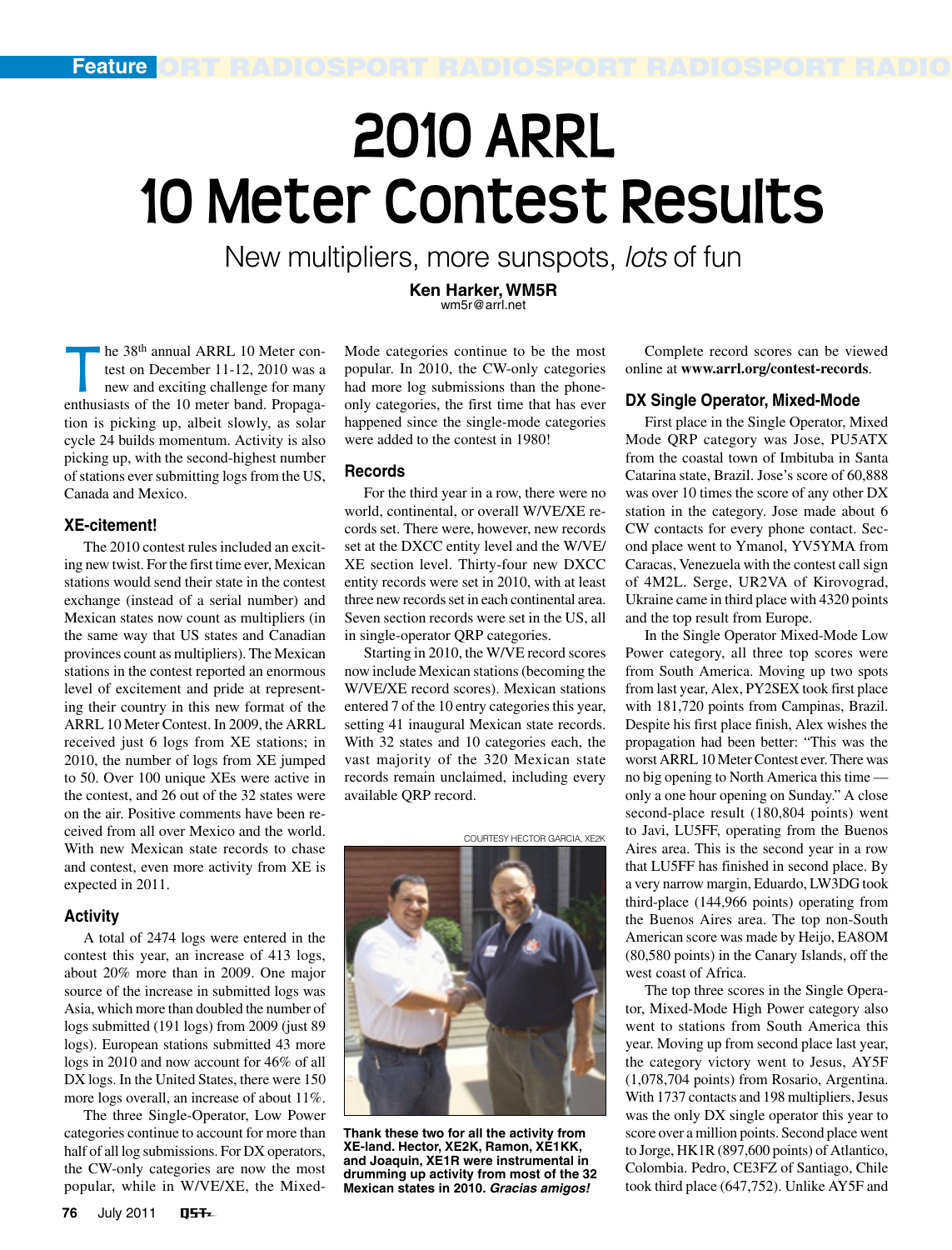

#### **W/VE/XE**

| <b>Mixed Mode, QRP</b> |                  |
|------------------------|------------------|
| WA6FGV                 | 119,210          |
| N6WG                   | 37,620           |
| W6AQ                   | 31,920           |
| KS4X                   | 31,780           |
| W5GAI                  | 29,070           |
| K3TW                   | 27,090           |
| KØDI                   | 22,230           |
| VA3DF                  | 21,600           |
| WA1LAD                 | 20,246           |
| NT4TS                  | 16,562           |
| <b>Mixed Mode,</b>     |                  |
| <b>Low Power</b>       |                  |
| N5DO                   | 284,750          |
| WQ5C                   | 262,976          |
| N9CM                   | 244,758          |
| K6AM                   | 236,096          |
| WQ5L                   | 220,752          |
| K4LY                   | 217,884          |
| <b>WØPV</b>            | 192,000          |
| W <sub>5ZL</sub>       | 187,264          |
| N4VA                   | 175,104          |
| NR7Q                   | 156,600          |
|                        |                  |
| <b>Mixed Mode,</b>     |                  |
| High Power             |                  |
| N8OO                   | 709.672          |
| N4EEB                  | 574,002          |
| N6WM                   |                  |
| (@N6RO)                | 485,280          |
| KF6T                   | 467,262          |
| N4PN                   | 463,752          |
| <b>N8II</b>            | 460,412          |
| WB9Z                   | 398,660          |
| W3EP<br>NA4CW          | 395,592          |
|                        | 391,012          |
| K3ZO                   | 375,552          |
| Phone Only, QRP        |                  |
| KB5KYJ                 | 35,604           |
| W6QU                   |                  |
| (W8QZA, op)            | 23,652           |
| KE2OI                  | 15,582           |
| N3AWS                  | 7,722            |
| N8MWK                  | 6,552            |
| N9FRY                  | 6,144            |
| WA5DSS                 | 2,750            |
| KR1ST                  | 2,438            |
| <b>KBØOLA</b>          | 1,802            |
| WD5FGZ                 | 1,776            |
| Phone Only,            |                  |
| <b>Low Power</b>       |                  |
| AC5O                   | 133,292          |
| WA8QYJ                 |                  |
| AD5RQ                  | 75,884<br>67,536 |
| XE3N                   | 50,048           |
| WB5R                   | 46,224           |
| KC6AWX                 | 36,226           |
| K5KDX                  | 26,208           |
| AF6AV                  | 25,500           |
| N6KP                   | 25,424           |
| WB9PUB                 | 25,000           |
|                        |                  |
|                        |                  |
|                        |                  |
|                        |                  |
|                        |                  |

| Phone Only,<br><b>High Power</b>         |                                 |
|------------------------------------------|---------------------------------|
| W5PR                                     | 408,980                         |
| K5TR<br>(WM5R, op)                       | 341,904                         |
| NR5M                                     | 339,764                         |
| NA5TR<br>N8RA                            | 245,336<br>118,736              |
| K6HNZ                                    | 116,220                         |
| W5COW<br>N7UQ                            | 109,062<br>104,310              |
| K <sub>8</sub> CC<br>(N8NX,              |                                 |
| op)<br>WA5ZUP                            | 90,576<br>89,568                |
| CW Only,                                 |                                 |
| QRP<br>WG5G                              | 73,392                          |
| <b>KØOK</b>                              | 35,340                          |
| <b>KE5AKL</b><br>AE8M                    |                                 |
| W7JI                                     | 31,584<br>30,100<br>28,336      |
| W4ZKE<br>K4CIA                           | 26,880<br>26,724                |
| NC7W                                     | 22,308                          |
| AA1CA<br>W5ESE                           | 22,188<br>20,768                |
| CW Only,                                 |                                 |
| Low Power<br>N4WW                        |                                 |
| (N4KM, op)                               | 335,328                         |
| WD4AHZ<br>WK <sub>2</sub> G              | 248,304<br>243,520              |
| AE5GT                                    | 239,704                         |
| K9WZB<br>K7HP                            | 171,024<br>139,444              |
| K5FP<br>N4ZI                             | 129,712                         |
| XE1AY<br>W2TX                            | 118,524<br>1<br>15,640          |
|                                          | 108,420                         |
| CW Only, High Power<br>K <sub>1</sub> TO | 717,060                         |
| K5NA<br>W5KFT                            | 561,816                         |
| (K5PI, op)                               | 533,728                         |
| N <sub>4</sub> BP<br>KH6ZM               | 513,616<br>454,528              |
| N7AT                                     |                                 |
| (K8IA, op)<br>NY3A                       | 374,016<br>311,248              |
| N <sub>5</sub> NA                        | 259,624                         |
| WØSD<br>(WØDB, op)                       | 241,488                         |
| WJ9B                                     | 230,972                         |
| Multioperator<br>NX5M                    |                                 |
| K5KG                                     | 1,161, 1,228<br>744, 228<br>960 |
| K6LL<br>W6YX<br>KØLUZ                    | 678,960<br>640,278              |
| AK7AZ                                    | 555,680                         |
| K1WHS                                    | 538,410<br>522,984              |
| KØDU<br>N2MM                             | 518,856<br>464,352              |
| W5YAA                                    | 449,328                         |
|                                          |                                 |

| DX                                |                    |                           |                    |
|-----------------------------------|--------------------|---------------------------|--------------------|
| Mixed Mode, QRP                   |                    | Phone Only,               |                    |
| PU5ATX                            | 60,888             | High Power                |                    |
| 4M2L<br>(YV5YMA, op)              |                    | LR <sub>2</sub> F         | 300,276            |
| UR2VA                             | 8,120<br>4,320     | PQ5B<br>(PP5JD, op)       | 231,768            |
| VU2UR                             | 3,542              | P40K                      |                    |
| PY2NY                             | 3,400              | (K6KO, op)                | 154,528            |
| UR5IFX                            | 2,960              | LU7VCH                    | 140,188            |
| ON6AB                             | 2,280              | ZX <sub>2</sub> B         |                    |
| PY4ZO<br>LZ1MC                    | 1,794<br>1,734     | (PY2MNL, op)<br>AY8A      | 113,220            |
| UA1AFT                            | 1,568              | (LU8ADX, op)              | 112,662            |
| <b>Mixed Mode,</b>                |                    | CU2KG                     | 92,820             |
| <b>Low Power</b>                  |                    | V25R                      | 58,926             |
| PY2SEX                            | 181,720            | PY5ZD<br>PY5AB            | 57,200<br>46,488   |
| LU5FF                             | 180,804            | CW Only, QRP              |                    |
| LW3DG                             | 144,966            | AY9F                      |                    |
| HK3O                              | 144,060            | LP2D                      | 60,720             |
| LO <sub>2</sub> F<br>(LU1FAM, op) | 133,760            | (LU6DO, op)               | 41,688             |
| EA8OM                             |                    | US5VX                     | 3,680              |
| (DJ1OJ, op)                       | 80,580             | UT2IV                     | 3,648              |
| PY3OZ                             | 72,000             | RU7A<br><b>JR1NKN</b>     | 3,384<br>2,444     |
| LW1EUD                            | 42,480             | JH8FAJ/1                  | 1,400              |
| <b>VK4TJF</b>                     | 33,528             | JA7GAX                    | 1,100              |
| DL <sub>5</sub> L<br>(DGØOKW, op) | 23,072             | Z35F                      | 792                |
|                                   |                    | UA9AFS                    | 760                |
| Mixed Mode,<br><b>High Power</b>  |                    | CW Only,                  |                    |
| AY <sub>5</sub> F                 | 1,078,704          | <b>Low Power</b>          |                    |
| HK1R                              | 897,600            | V31BD                     |                    |
| CE3FZ                             | 647,752            | (WQ7R, op)<br>LU8QT       | 263,848<br>234,052 |
| PW <sub>2</sub> D                 |                    | PY1NX                     | 228,864            |
| (PY2ZXU, op)                      | 452,452            | PP <sub>5</sub> KR        | 223,924            |
| VK4IU                             |                    | LW1E                      |                    |
| (VK4EMM, op) 424,780<br>V31RG     |                    | (LU1EWL, op)<br>Z21DXI    | 194,884            |
| (K4VU, op)                        | 367,200            | (VK6DXI, op)              | 177,848            |
| LV5V                              |                    | V51YJ                     | 146,640            |
| (LU5VV, op)                       | 230,724            | J39BS                     | 129,888            |
| ZS <sub>1EL</sub><br>OA4SS        | 216,106            | PY2MTS                    | 94,224             |
| <b>VK3TDX</b>                     | 191,820<br>166,950 | ZL3TE<br>(W3SE, op)       | 85,044             |
| <b>Phone Only, QRP</b>            |                    | CW Only,                  |                    |
| LU1VK                             | 8,924              | High Power                |                    |
| CT2IOV                            | 7,140              | LU1HF                     | 752,464            |
| VK4ATH                            | 1,118              | VP5CW                     |                    |
| 9M6/W8AY                          |                    | (W5CW, op)                | 562,772            |
| (R2AD, op)                        | 588                | CX9AU                     | 369,600            |
| JM2RUV<br>JA2MWV                  | 528<br>384         | LU6UO<br>CE3DNP           | 333,216<br>315,084 |
| YCØNSI                            | 336                | CE1/K7CA                  | 292,824            |
| <b>I5KAP</b>                      | 252                | L33M                      |                    |
| EA3FF                             | 252                | (LU3MAM, op)              | 184,680            |
| PY2BN                             | 182                | CR6K                      |                    |
| Phone Only,                       |                    | (CT1ILT, op)<br>9A5W      | 109,272<br>72,324  |
| <b>Low Power</b>                  |                    | CA3KHZ                    | 61,000             |
| <b>HI3TEJ</b>                     | 194,940            | <b>Multioperator</b>      |                    |
| LR4E                              |                    | CW5W                      | 1,161,960          |
| (LW4EU, op)<br><b>LW7DUC</b>      | 105,120<br>103,740 | ZX5J                      | 1,148,940          |
| LU6FOV                            | 82,320             | LS <sub>1</sub> D         | 1,103,400          |
| LU5MT                             | 65,412             | CE4CT                     | 1,055,392          |
| LW3DN                             | 64,372             | PJ2T<br>HD <sub>2</sub> A | 964,094<br>827,696 |
| LW6DAK                            | 61,072             | CW5R                      | 723,140            |
| FY1FL                             | 57,288             | WP3C                      | 658,762            |
| PY <sub>2</sub> CX                | 50,244             | PT3T                      | 626.472            |

PP5JAK 44,238

HK1R, Pedro made more contacts on phone than on CW. "It was a good idea to include Mexican states as multipliers. I worked several of them," says Pedro. The top score from outside South America was WRTC veteran John, VK4EMM of Queensland, Australia, operating from VK4IU.

# **DX Single Operator, Phone-Only**

The top three DX results in the Single Operator, Phone-Only QRP category came from stations on three different continents in 2009 and the same pattern held true in 2010. The winner this year was Francisco,

LU1VK (8924 points), operating from the foothills of the Andes Mountains in Rio Negro, Argentina. Francisco worked 46 multipliers, by far the most of any station in the category. Second place went to Arnaldo, CT2IOV of Loule, Portugal (7140 points). Third place went to Tom VK4ATH (1118 points) of Gailes, Queensland, Australia. The best Asian score was Paul, 9M6/W8AY (588 points) and the top European score was Franco, I5KAP (252 points).

Six of the top ten DX scores in the Single-Operator, Phone-Only Low Power category came from Argentina. Winning the category, however, was a North American: Ted, HI3TEJ (194,940 points) of Puerto Plata in the Dominican Republic. "Both nights, the band stayed open after midnight and was wide open to USA and South America." Second place in the category went to Jorge, LW4EU, operating as LR4E. Operating from the small town of Chacabuco, west of Buenos Aires, Jorge made 596 contacts with 90 multipliers for 105,120 points. A very close third place went to Claudio, LW7DUC (103,740 points) from Buenos Aires. Claudio worked 5 more multipliers than Jorge, but 39 fewer contacts. The point spread between the second and third place results in this category was just 1.3%!

615,088

PT3T 626,472<br>7F1A 615.088

In the Single Operator, Phone-Only High Power category, the victory went to last year's third-place finisher. Bob, LU2FA, operating with his contest call sign LR2F from Rosario, Argentina, won the category in 2008 and now again in 2010. Bob made 1330 contacts with 114 multipliers for a score of 300,276 points. Second place went to Jaime, PP5JD, using the contest call sign PQ5B. Operating from Florianopolis, Brazil, Jaime scored 231,768 points. Kay, P4ØK came in third place (154,528 points) operating from the island of Aruba.

#### **DX Single Operator, CW-Only**

Five of the top ten scores in the Single Operator, CW-Only QRP category went to European stations this year, but the top two scores were from South America. Overall DX victory in the category went to Edmundo, AY9F (60,720 points). Edmundo operated the contest from the small town of Santo Tome in the Santa Fe state of Argentina, 380 km northwest of Buenos Aires. Another station in Argentina, Mark, LU6DO, operating from the LP2D club station in Buenos Aires, took second place with 41,688 points. Last year's category winner, Eugene, US5VX (3680 points), operating from southeastern Ukraine, took third place and the top European score.

A North American station took the victory in the DX Single Operator CW-Only Low Power category. Raymond, WQ7R, operating at his station in San Ignacio, Belize with the call sign V31BD scored over 263,848 points to take first place. Second place went to Roque, LU8QT. Operating from the town of La Toma in San Luis state, Argentina, made 660 contacts to 91 multipliers for 234,052 points. Third place went to Soni, PY1NX (228,864 points) from Rio de Janeiro, Brazil.

Operating from San Francisco, Argentina, Juan, LU1HF, made 1465 contacts with an impressive 131 multipliers to score 752,464 points and win the Single Operator CW-Only High Power category for DX for the second year in a row. David, W5CW,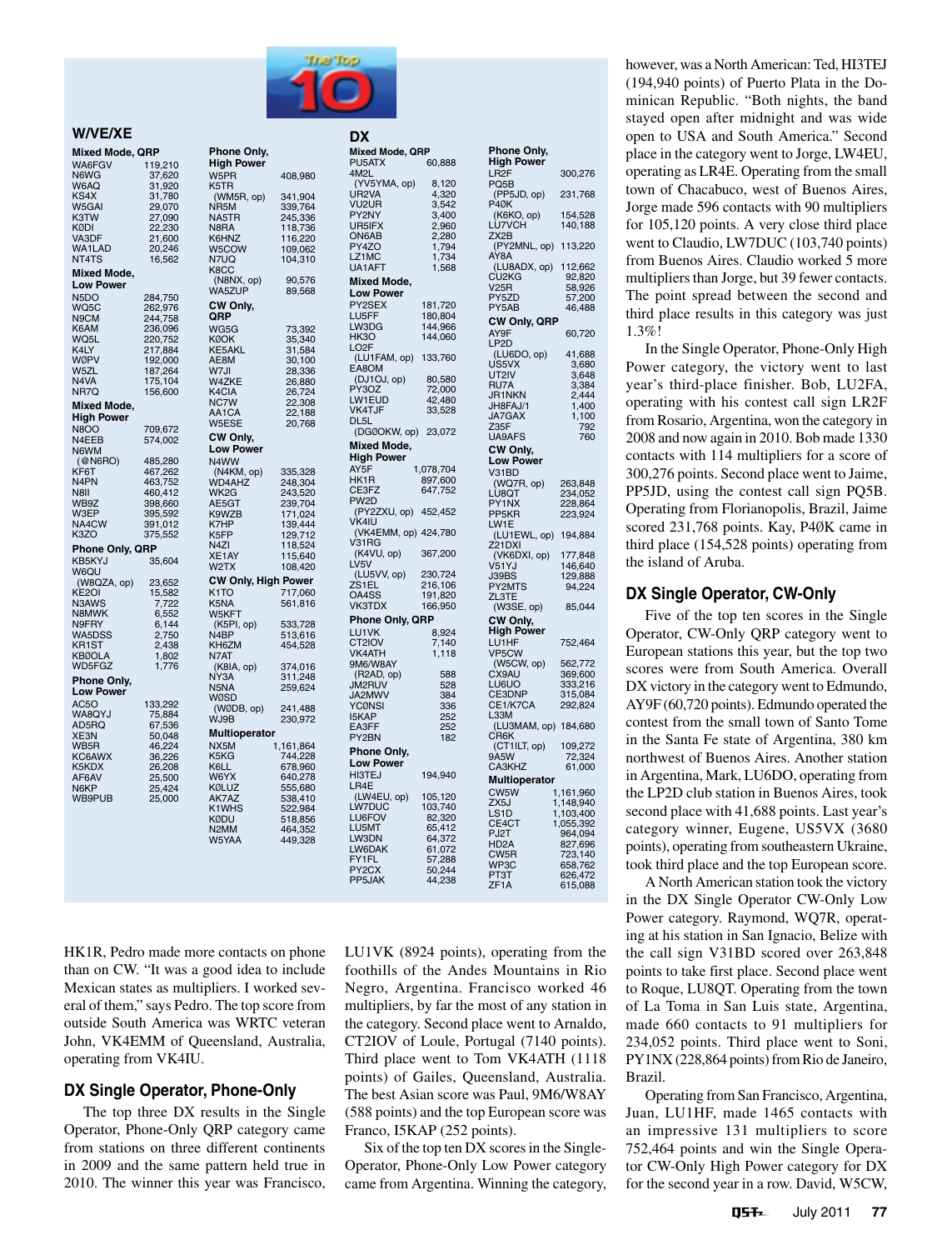took second place operating from the Turks and Caicos Islands with his VP5CW call sign (562,772 points). Third place went to Daniel, CX9AU (369,600 points), operating from the capital city of Uruguay, Montevideo: "This was my first time to work all 50 US states in the ARRL 10 Meter Contest."

# **DX Multioperator**

In the DX Multioperator category, all of the top ten scores came from stations in South America or North America. Winning the contest for the third year in a row was the CW5W team in Cerro Largo, Uruguay. Operating from the station of Jorge, CX6VM and using his contest call sign, the team made 1,161,960 points, almost twice as many points as their winning effort from last year. For the second year in a row, second place went to the team at ZX5J (1,148,940 points) in Santa Catarina state, Brazil. Operators at ZX5J included Beatriz, PU5BIA (13 years old) and Eduardo PU5FJR (11 years old). Leo, PP1CZ notes, "It was a wonderful experience to take part in a contest with half of the team being kids." The four-operator team at LS1D in Buenos Aires, Argentina took third place in the category. The operators made 1590 contacts to 225 multipliers for 1,103,400 points, just 3.9% behind the second place score.

#### **W/VE/XE Single Operator, Mixed-Mode**

There were three new call signs in the top three spots of the W/VE/XE Single Operator, Mixed-Mode QRP category in 2010, and they all operated the contest from California. First place went to Dorian, WA6FGV (119,210 points) of Santa Barbara section. Dorian made 381 contacts to 91 multipliers, almost exactly twice as many contacts as the second place station. Second place (37,620 points) went to Robert, N6WG of East Bay section. "It's been a long time since 10 meters seemed so open and active. I really enjoyed it," says Robert. Third place (31,920 points) went to Dave, W6AQ of the Los Angeles section: "If Old Sol would only wake up, this would be a great contest."

In the Single Operator, Mixed Mode Low Power category, the top two scores went to stations in Texas. Victory in the category as claimed by Dave, N5DO (284,750 points) from the West Texas section. Dave made 732 contacts with 125 multipliers. "The decision to allow the Mexican states to count as multipliers was a great one," David said. "It added a lot of fun to chase down the various states. The participation from XE will hopefully continue to grow in the future." Second place went to Michael, WQ5C with 262,976 points, operating from the South Texas section. Michael

#### **Affiliated Club Competition**

|                                                         | Score              | Entries        |
|---------------------------------------------------------|--------------------|----------------|
| <b>Unlimited Category</b>                               |                    |                |
| <b>Florida Contest Group</b>                            | 9,015,272          | 78             |
| Northern California Contest Club                        | 3,993,006          | 57             |
| Potomac Valley Radio Club                               | 3,563,898          | 80             |
| <b>Medium Category</b>                                  |                    |                |
| Central Texas DX and Contest Club                       | 5,437,738          | 21             |
| Arizona Outlaws Contest Club                            | 2,570,804          | 45             |
| Yankee Clipper Contest Club                             | 2,505,902          | 46             |
| Southern California Contest Club                        | 2,197,830          | 30             |
| Society of Midwest Contesters                           | 1,681,232          | 43             |
| Grand Mesa Contesters of Colorado                       | 1,449,878          | 18             |
| Carolina DX Assn                                        | 1,188,626          | 18             |
| <b>Frankford Radio Club</b>                             | 1,154,288          | 19             |
| Alabama Contest Group                                   | 1,149,768          | 19             |
| South East Contest Club                                 | 984,418            | 16             |
| <b>Contest Club Ontario</b>                             | 898,786            | 35             |
| Minnesota Wireless Assn                                 | 821,666            | 44             |
| <b>Tennessee Contest Group</b>                          | 793,056            | 29             |
| <b>Mad River Radio Club</b>                             | 683,866            | 17             |
| Louisiana Contest Club                                  | 674,806            | 7<br>16        |
| Western Washington DX Club                              | 604,742            | $\overline{4}$ |
| <b>Texas DX Society</b><br><b>Maritime Contest Club</b> | 511,140            | 8              |
| Willamette Valley DX Club                               | 458,092<br>333,360 | 9              |
| <b>Hudson Valley Contesters and DXers</b>               | 290,964            | 9              |
| Utah DX Assn                                            | 237,272            | 8              |
| <b>CTRI Contest Group</b>                               | 218,720            | $\overline{7}$ |
| Oklahoma DX Assn                                        | 172,944            | 3              |
| Western New York DX Assn                                | 148,596            | 6              |
| Delara Contest Team                                     | 148,210            | 9              |
| Order of Boiled Owls of New York                        | 85,590             | 6              |
| Rochester (NY) DX Assn                                  | 83,868             | 8              |
| Contest Group Du Quebec                                 | 70,316             | 5              |
| <b>North Coast Contesters</b>                           | 58,580             | 3              |
| North Texas Contest Club                                | 20,558             | $\overline{4}$ |
| <b>Local Category</b>                                   |                    |                |
| <b>Midland ARC</b>                                      | 989,080            | 7              |
| Central Virginia Contest Club                           | 780,186            | 9              |
| Mother Lode DX/Contest Club                             | 573,330            | 8              |
| Hampden County Radio Assn                               | 197,830            | 9              |
| ORCA DX and Contest Club                                | 166,546            | 6              |
| Kansas City DX Club                                     | 141,692            | 3              |
| Bristol (TN) ARC                                        | 90,236             | 7              |
| Southwest Ohio DX Assn                                  | 86,806             | 3              |
| <b>Lincoln ARC</b>                                      | 79,848             | 5              |
| Low Country Contest Club                                | 76,076             | 5              |
| <b>West Allis RAC</b>                                   | 73,282             | 6              |
| Spokane DX Assn                                         | 62,612             | 3              |
| <b>Blue Ridge ARC</b>                                   | 60,076             | 4<br>5         |
| <b>Livermore ARK</b>                                    | 42,620             | 6              |
| <b>West Park Radiops</b><br>Bergen ARA                  | 39,264<br>35,424   | 5              |
| Northern Arizona DX Assn                                | 33,148             | 3              |
| Metro DX Club                                           | 31,040             | 3              |
| Portage County Amateur Radio Service                    | 26,134             | 7              |
| <b>Hilltop Transmitting Assn</b>                        | 28,134             | 5              |
| <b>Hays-Caldwell ARC</b>                                | 24,276             | 3              |
| <b>Badger Contesters</b>                                | 9.974              | $\overline{4}$ |

made 721 contacts to 112 multipliers. Richard, N9CM took third place (244,758 points) this year, operating from West Central Florida.

Victor, N8OO (709,672 points) won the Single Operator, Mixed-Mode High Power category, operating from Louisiana. John, N4EEB, operating from North Florida, took second-place this year (574,002 points). Chris, N6WM (485,280 points) came in third place, operating from the N6RO contest station in the East Bay section: "I had some domestic openings that were profound, including a 300 plus QSO/hour rate on Saturday morning and one on Sunday as well, each with a slightly different focus providing many good multipliers."

#### **W/VE/XE Single Operator, Phone-Only**

Rick, KB5KYJ won the Single Operator, Phone-Only QRP category for the second year in a row. Operating from West Texas, Rick worked 393 contacts in 46 multipliers for 35,604 points. Second place went to Bill,

W8QZA (23,652 points), using the club call sign of the San Diego Spark Gap Society, W6QU. Falling one spot from second place in 2009 to third place in 2010 was John, KE2OI (15,582 points) of Southern New Jersey. John made 148 contacts with 53 multipliers.

Jeff, AC5O (133,292 points), operating from his QTH southwest of New Orleans, Louisiana moved up two places from last year to finish in first place in the Single Operator, Phone-Only Low Power category in 2010. Jeff worked 717 contacts in 94 multipliers with a Hexbeam antenna at 15 meters above ground. Robert, WA8QYJ (75,884 points) of South Florida took second place. Third place went to Udo, AD5RQ (67,536 points) from the North Texas section. One of only two Mexican stations to make a Top Ten finish this year, Zalo, XE3N came in fourth place with 50,048 points from Playa del Carmen, Quintana Roo: "It was a great contest, with irregular propagation from my QTH similar to the six meter band."

In the Single Operator, Phone-Only High Power category, the top three stations all made over 200,000 points in 2010, and all four were located in the South Texas section. After two consecutive second-place finishes in 2008 and 2009, 10 meter specialist Chuck, W5PR took the top score this year with 1868 contacts to 110 multipliers for 408,980 points from his station in Manvel, south of Houston: "Working the new XE multipliers was a blast. I was astounded to work almost 50 XEs!" Three-hundred twenty kilometers to the west, last year's fifth place finisher, Ken, WM5R took second place (341,904 points) operating from the K5TR station near Johnson City in the Texas Hill Country. Third place went to George, NR5M (339,764 points), operating from his resurrected superstation near Hempstead, west of Houston.

# **W/VE/XE Single Operator, CW-Only**

Three new faces were at the top of the Single Operator, CW-Only QRP category in 2010. Dan, WG5G of South Texas won the category with 278 contacts to 66 multipliers for a total of 73,392 points. "I tried to put in a big effort this year; the band was really amazing," says Dan. Robert, KØOK (35,340 points) came in second place, operating from his station in the Orange section of southern California. Third place went to Michael, KE5AKL (31,584 points), operating from New Mexico.

The top three scores in the Single Operator, CW-Only Low Power category all came from stations operating in Florida. Kevin, N4KM won the category with 335,328 points operating from the N4WW station in the North Florida section. Kevin was the only operator in the category to make more than 1000 contacts in the contest. Ron, WD4AHZ